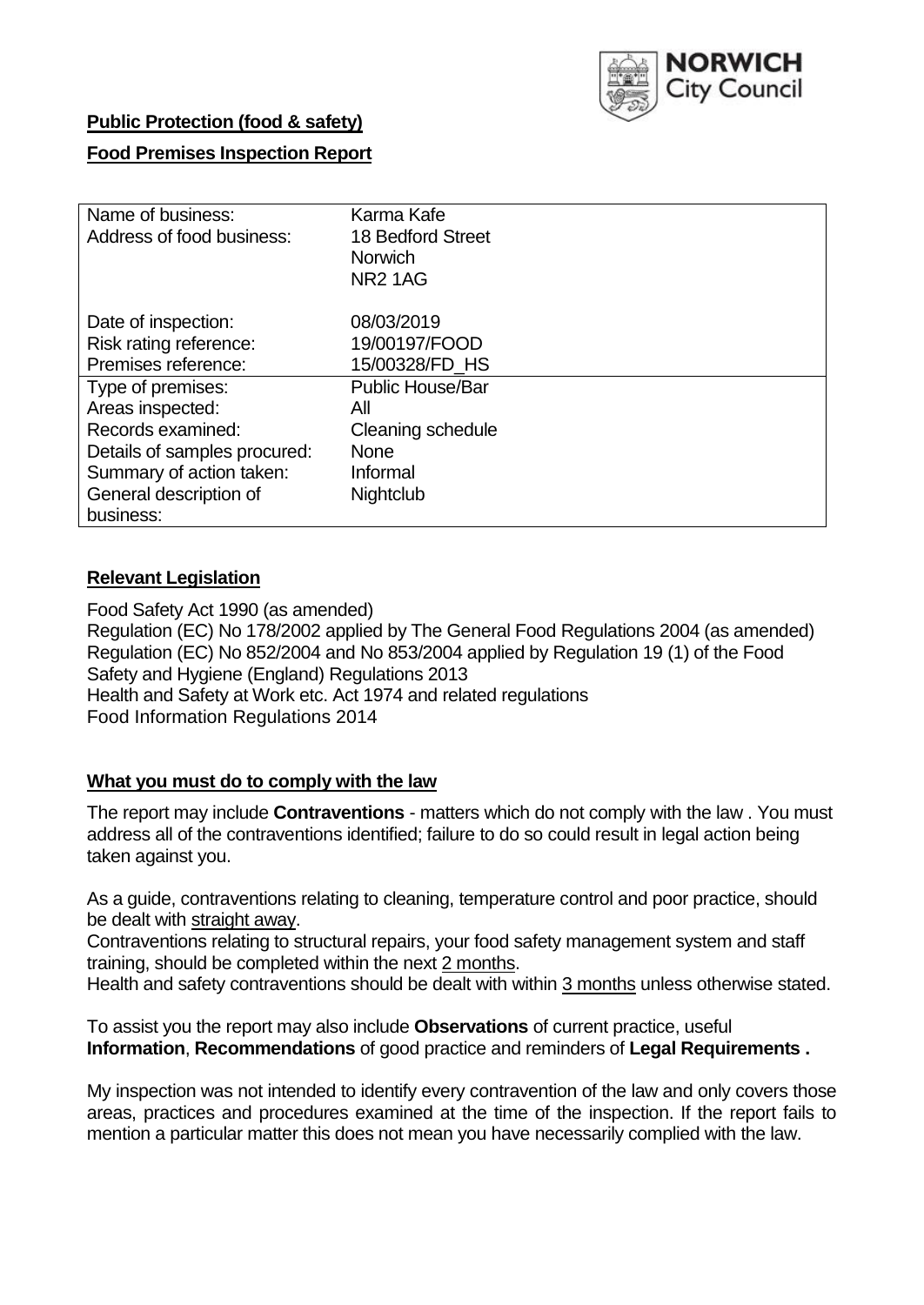# **FOOD SAFETY**

#### **How we calculate your Food Hygiene Rating:**

The food safety section has been divided into the three areas which you are scored against for the hygiene rating: 1. food hygiene and safety procedures, 2. structural requirements and 3. confidence in management/control procedures. Each section begins with a summary of what was observed and the score you have been given. Details of how these scores combine to produce your overall food hygiene rating are shown in the table.

| <b>Compliance Area</b>                     |          |    |          | <b>You Score</b> |                |           |    |           |          |  |  |
|--------------------------------------------|----------|----|----------|------------------|----------------|-----------|----|-----------|----------|--|--|
| Food Hygiene and Safety                    |          |    |          | $\Omega$         | 5              | 10        | 15 | 20        | 25       |  |  |
| <b>Structure and Cleaning</b>              |          |    | $\Omega$ | 5                | 10             | 15        | 20 | 25        |          |  |  |
| Confidence in management & control systems |          |    | $\Omega$ | 5                | 10             | 15        | 20 | 30        |          |  |  |
|                                            |          |    |          |                  |                |           |    |           |          |  |  |
| <b>Your Total score</b>                    | $0 - 15$ | 20 |          | $25 - 30$        |                | $35 - 40$ |    | $45 - 50$ | > 50     |  |  |
| <b>Your Worst score</b>                    | 5        | 10 |          | 10               | 15             |           | 20 |           |          |  |  |
|                                            |          |    |          |                  |                |           |    |           |          |  |  |
| <b>Your Rating is</b>                      | 5        | 4  |          | 3                | $\overline{2}$ |           |    |           | $\Omega$ |  |  |

Your Food Hygiene Rating is 5 - a very good standard



# **1. Food Hygiene and Safety**

Food hygiene standards are high. You demonstrated a very good standard of compliance with legal requirements. You have safe food handling practices and procedures and all the necessary control measures to prevent cross-contamination are in place. Some minor contraventions require your attention. **(Score 5)**

### Contamination risks

**Contravention** The following exposed food to the general risk of cross-contamination with bacteria or allergens or its physical contamination with dirt, foreign objects or chemicals::

• ice scoop stored on a crate

### Personal Hygiene

**Observation** I was pleased to see that standards of personal hygiene were high.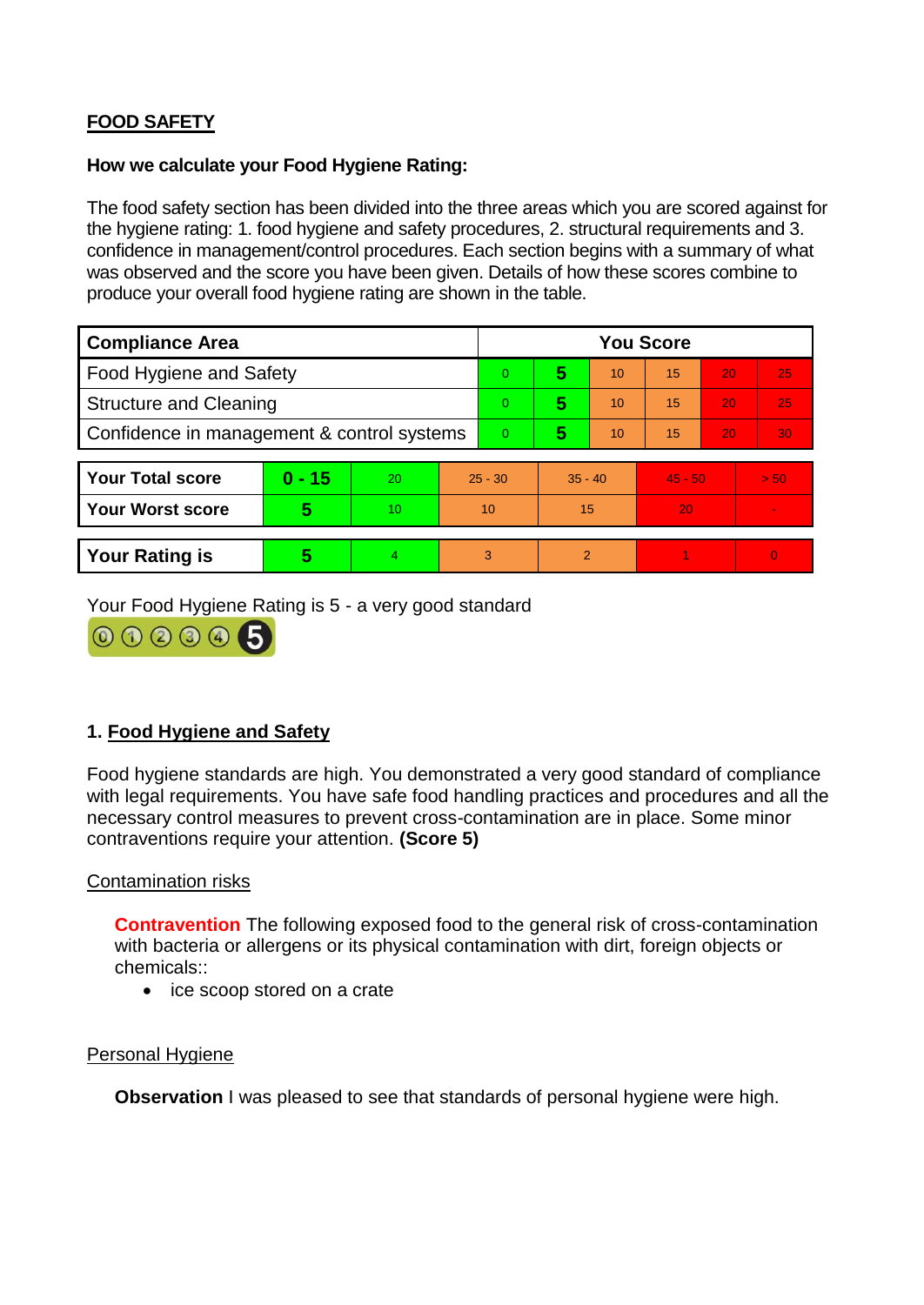# **2. Structure and Cleaning**

The structure facilities and standard of cleaning and maintenance are all of a good standard and only minor repairs and/or improvements are required. Pest control and waste disposal provisions are adequate. The minor contraventions require your attention. **(Score 5)**

## Cleaning of Structure

**Contravention** The following items were dirty and require more frequent and thorough cleaning:

- floor wall junctions
- flooring in kitchen and cellar

**Contravention** The following items could not be effectively cleaned and must be covered or made non-absorbent:

 $\bullet$  kitchen floor

#### **Maintenance**

**Observation** You are maintaining the premises in good condition.

### **3. Confidence in Management**

A food safety management system is in place and you demonstrate a very good standard of compliance with the law. You have a good track record. There are some minor contraventions which require your attention. **(Score 5)**

### Type of Food Safety Management System Required

**Observation** Your food safety management system was in place and working well. I was confident you had effective control over hazards to food.

# **HEALTH, SAFETY AND WELFARE**

#### Compressed gas cylinders

**Contravention** You are failing to ensure so far as is reasonably practicable, the safety and absence of risks to health in connection with the storage of article and substances. Compressed gas cylinders were stored upright without means to prevent them falling. If